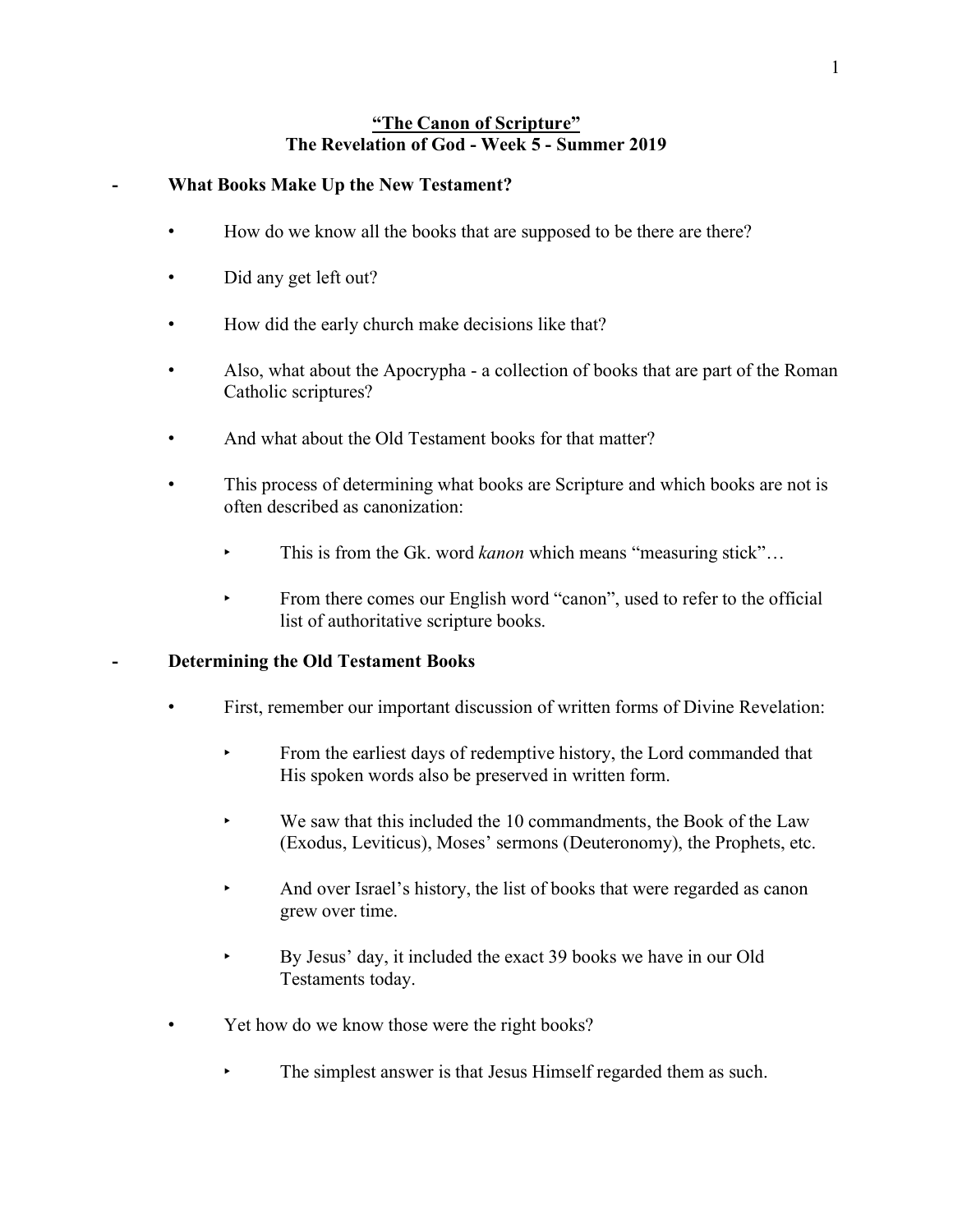- ‣ He would appeal generally to "the Scriptures" as having divine authority.
- ‣ He referred to them collectively as a divine witness to His person and work:

*Luke 24:44 - Now He said to them, "These are My words which I spoke to you while I was still with you, that all things which are written about Me in the Law of Moses and the Prophets and the Psalms must be fulfilled."*

- ‣ Jesus regularly quoted specific passages from many Old Testament books throughout His ministry, treating them as authoritative.
- ‣ Given our Lord's own witness to His own Word, we can be confident that our Old Testaments are complete.

# **- The Apocrypha**

- The Apocrypha is the formal title given to a list of books that appear in Roman Catholic Bibles but were rejected following the Protestant Reformation.
- The books of the Apocrypha are Jewish writings that originated during the intertestamental period (between Malachi and Matthew).
- They slowly were granted scriptural authority by the medieval Roman Catholic church.
- Several key realities point *away* from their scriptural authority:
	- They were not received as Scripture by the Jews of Jesus' day.
	- ‣ The Jewish historian Josephus, a contemporary of the Apostles, said the following:

*"We [the Jews] are not like the Greeks, having a lot of books that do not agree and are contradicting. We have only twenty-two books, including all the past writings, as recognized correctly to be divine. After such a long time, no one has ever dared to add to, delete from, or alter them."*

- ❖ The 22 books referred to are the same 39 books as our Old Testaments.
- ❖ The Jews grouped portions of books together (like the minor prophets) because they thought the total had to equal the 22 letters in the Hebrew alphabet.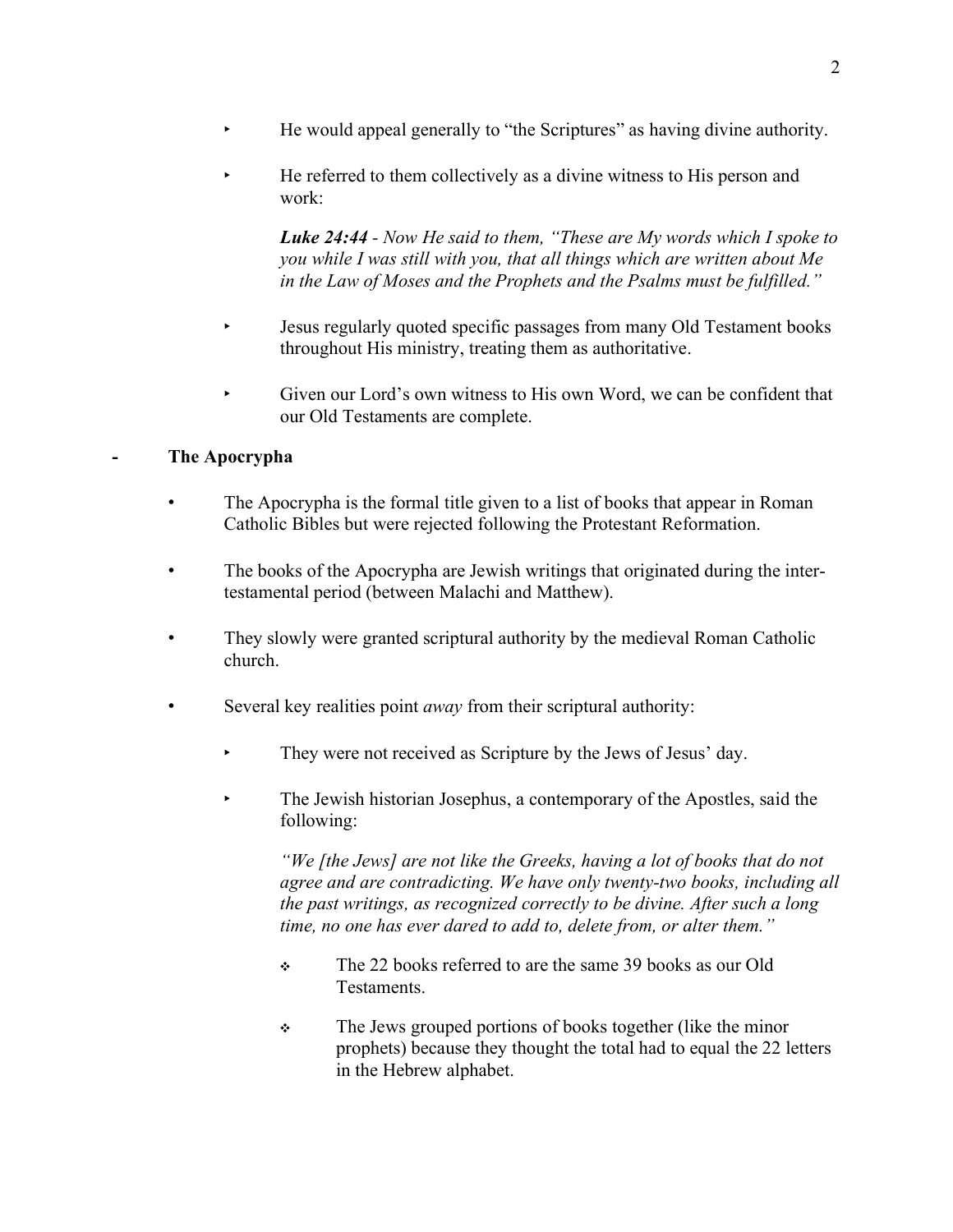- Neither Jesus nor other New Testament authors refer to or quote books from the Apocrypha.
- We have every reason to not receive the Apocrypha as Scripture (while still valuing their historical contributions).

## **- The books of the New Testament**

- Remember, it is in God's nature to preserve His redemptive actions in scriptural writings for future generations of His people.
	- ‣ The events of Christ's life, death, and resurrection are the most significant redemptive acts in human history.
	- ‣ We should expect that the Lord would give us Scripture to authoritatively attest to those events.
- Who would provide that authoritative and divine witness? The Apostles, through the Holy Spirit:

*John 14:26 - But the Helper, the Holy Spirit, whom the Father will send in My name, He will teach you [the Apostles] all things, and bring to your remembrance all that I said to you.*

*Acts 1:8 - But you will receive power when the Holy Spirit has come upon you; and you shall be My witnesses both in Jerusalem, and in all Judea and Samaria, and even to the remotest part of the earth.*

It wasn't just the Apostles' verbal proclamations that were received as divinely inspired, but their *written* words as well.

*2 Peter 3:15–16 - <sup>15</sup> and regard the patience of our Lord as salvation; just as also our beloved brother Paul, according to the wisdom given him, wrote to you, <sup>16</sup> as also in all his letters, speaking in them of these things, in which are some things hard to understand, which the untaught and unstable distort, as they do also the rest of the Scriptures, to their own destruction.*

- ‣ Clearly then, we are on solid ground in assuming that an authoritative New Testament exists, now alongside an authoritative Old Testament!
- But which books make up that authoritative New Testament?
	- ‣ History tells us that the earliest Christians used the following three criteria in determining which books were New Testament Scripture: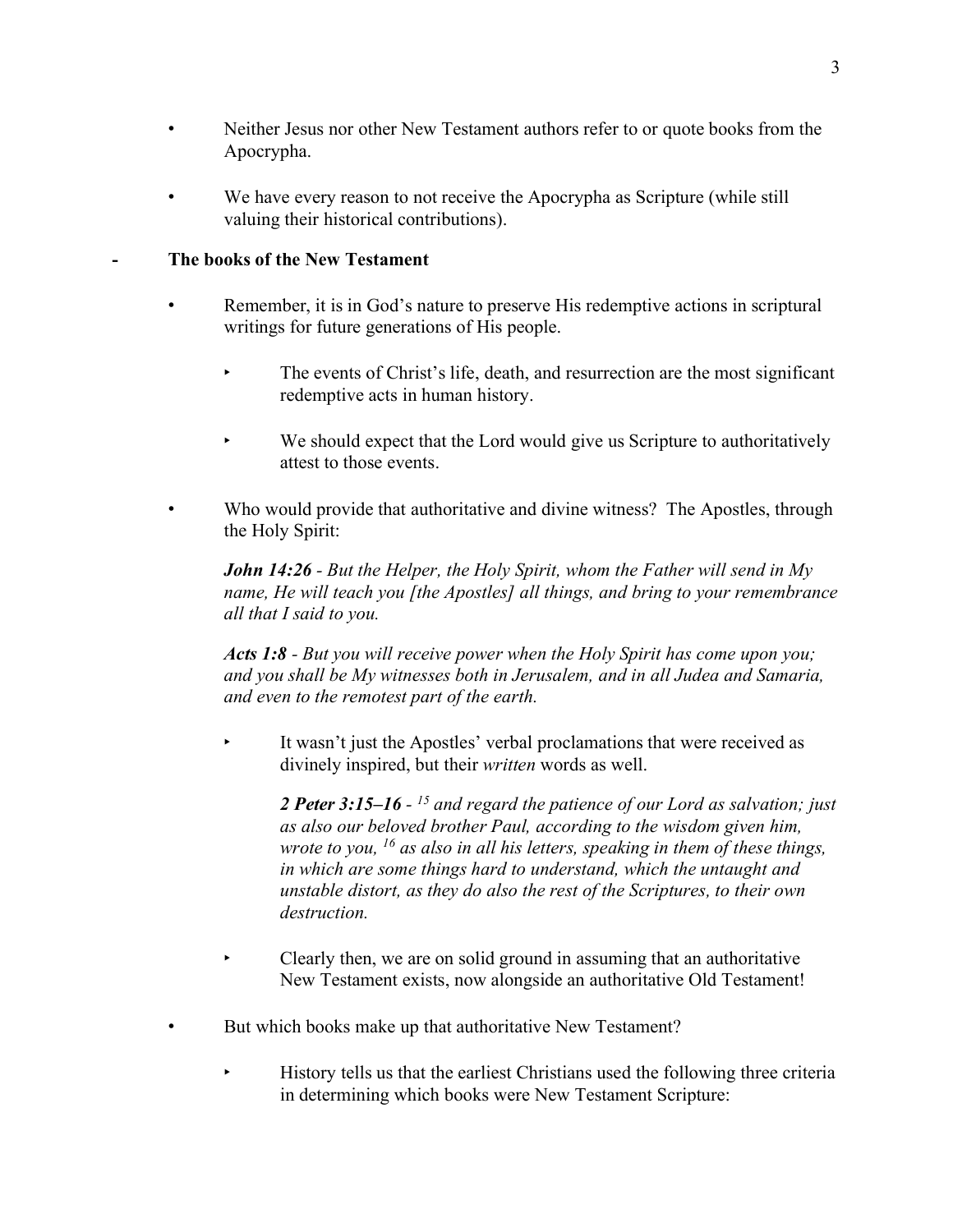- ❖ 1) It had to be directly connected to an Apostle (by authorship or association).
- ❖ 2) It could not contradict the teaching of the Old Testament or Apostles.
- ❖ 3) It had to be accepted by Christians throughout the known world (not just one group of Christians somewhere).
- By the end of the  $1<sup>st</sup>$  century AD, most of what we know of as the New Testament was regarded as canon by the church around the world:
	- ❖ All 4 Gospels, Acts, the 13 letters of Paul, 1 Peter, 1 John
	- ❖ Some regions (temporarily) questioned the other books due to a doubt of the firm connection to an Apostle.
- In 367, the Bishop Athanasius sent a letter to other church leaders listing all of the books of today's New Testament as Scripture (and today's books alone!).
	- ❖ This was not a power play or top-down thing, as if Athanasius had the authority to just declare it so.
	- ❖ Other Bishops could have easily contested it.
	- ❖ The amazing fact of history is that no one did.
	- ❖ His list was everyone else's.
	- What accounts for this other than the Holy Spirit's work in leading Christ's church to recognize the inspired New Testament Scripture?
		- ❖ As Jesus said…

*John 10:27 - My sheep hear My voice…*

- What about the supposed "lost New Testament books" that we hear about every once and again?
	- All of these books are to be dated way after the first century (thus after the age of the Apostles and a connection to them).
	- These books were never accepted as Scripture by any significant portion of the church.
	- In fact, they were routinely condemned as gnostic and heretical.